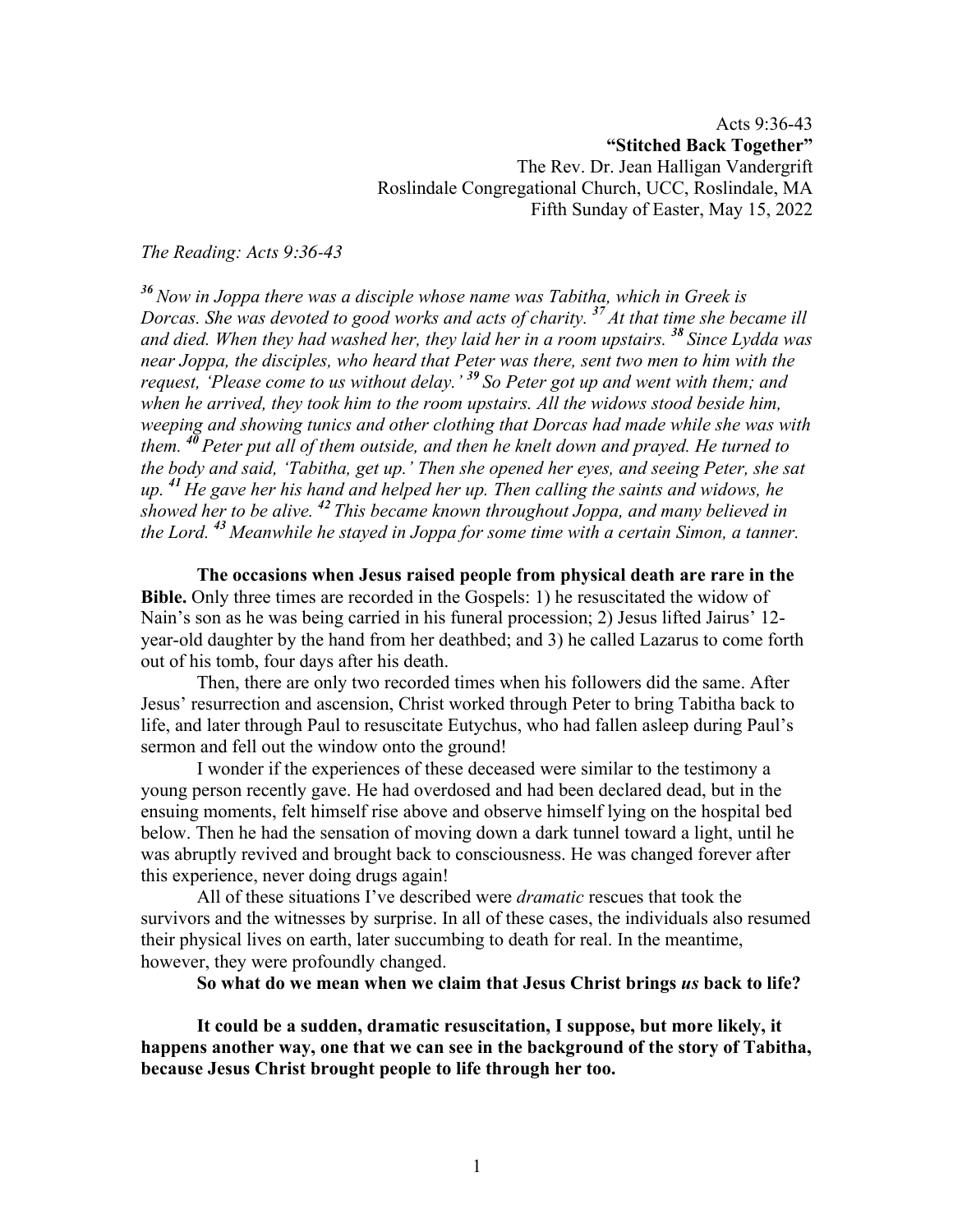Tabitha was an incredible seamstress. She apparently did sewing projects for the church community and particularly for those in poverty. She repaired and mended old clothing and created new garments for those in need. At the same time, she knitted together in relationship with them. In other words, Tabitha diligently healed people in Christ's name, clothing them with dignity, and **stitching their lives back together.**

Tabitha may have been a widow, and, research on the first three centuries of the church has shown that there was an order of ministry for widows. <sup>1</sup> It was like a diaconate of women who took care of others in Jesus' name. We can tell that she was a prominent leader in Joppa, because of those who mourned her, because the female word for "disciple" is used for her, and because when Peter, the apostle, heard that she had become ill and died, he dropped everything and came to her bedside, where others spoke of her and proudly showed him her handiwork.

This order of diaconal widows was *not just involved in charitable deeds and donations*. They were righting wrongs and leveling the playing field for the vulnerable. They were doing justice work in a society that didn't care for the least and the lost – bringing others back to life in Jesus' name.

When I reflect upon the ministry of Tabitha, I remember my mother patching up the holes in my jeans and teaching me how to sew. I recall myself sewing on many buttons and darning socks. I *also think o*f the breast surgeon who did my lumpectomy and the new lease on life that I was given!

**Jesus Christ often brings** *us* **back to life by stitching us back together.** Like a seamstress, he mends what has been torn apart, reinforces the places in us and in our world that are worn down, and heals what seems beyond repair. Christ may also be like a surgeon, carefully, precisely doing repairs to our body and to his body – the Church. **Essentially bringing what is dead back to life.**

Maybe you recall the story of Deloris Van Cartier in the movie *Sister Act*? Whoopi Goldberg plays a washed-up club singer, on the run from her mafia boyfriend. She is put into the witness protection program in an inner-city order of nuns that is attached to a run-down parish. To remain safe, Deloris has to disguise herself as one of the sisters. She is reluctant at first, of course, but she takes on the challenge of leading the choir and shapes it into a dynamic asset. Deloris also leads the nuns into the surrounding neighborhood, establishing life-giving relationships with the people. Over time, all these acts bring more folks into relationship with Christ and the Church. You could say that Deloris herself is stitched back together into new life!

Some branches of the Jewish faith call this kind of resurrection work "tikkun olam." These two Hebrew words point to acts of kindness that "repair" or "mend" the world. In modern Judaism tikkun olam refers to action steps toward social justice in God's name.

**Jesus Christ can bring** *us* **back to life too. He is able to stitch people together** across race, gender, culture, language, politics, and faith! He will bring us through the grief and back to life through little, disciplined steps, as this week we have crossed the threshold of a million deaths from COVID! We must also hope and trust that it is possible

<sup>&</sup>lt;sup>1</sup><br><sup>1</sup> See Bonnie Bowman Thurston, *The Widows: A Women's Ministry in the Early Church* (Minneapolis: Fortress Press, 1989).